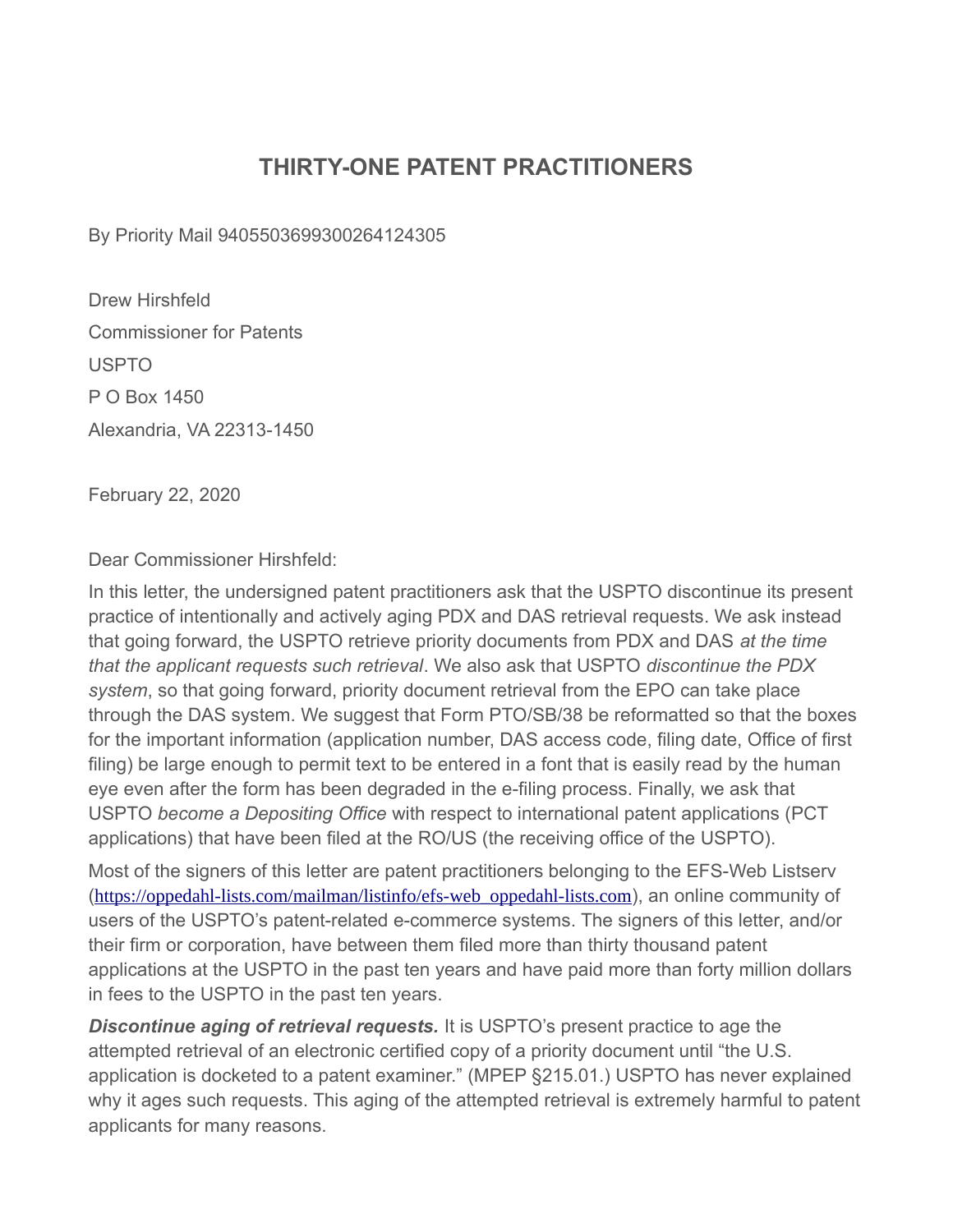One harm flowing from this aging is that almost always, the aging means that the attempted retrieval happens only after the expiration of the crucial "4 and 16" date, the date by which the applicant is obligated to have provided a certified copy of the priority document to the USPTO. If the retrieval attempt fails, for example due to some real or imagined defect in the applicant's retrieval request, then the consequence is that it is too late to correct the defect. The further consequence is that the application's priority claim will be lost. (In some cases it is possible to attempt to remedy a lost priority claim by petition, but such a petition incurs government fees, and the petition can be carried out only if certain representations can be made about the delay involved.)

In contrast, if the USPTO were to carry out the retrieval *at the time that the applicant requests it*, then if there were to be some real or imagined defect in the retrieval request, there would very often still be time for the applicant to correct the defect prior to the expiration of the crucial 4 and 16 date. This averts the loss of the priority claim.

Another harm flowing from this aging is that with the aging, the applicant is forced to maintain dockets for months or years, having to check periodically to see whether the USPTO might have carried out the retrieval in the days or weeks that have passed since the last check. This is wasteful of applicant resources that could have been given to other aspects of the application process. On the other hand, if the USPTO were to carry out the retrieval *at the time that the applicant requests it*, then the successful retrieval of the priority document would permit the applicant to clear the docket and it would permit the applicant to discontinue the periodic checks to see whether the USPTO had eventually carried out the retrieval.

Still another harm flowing from this aging is that it puts many applicants in the position of feeling that they have little choice but to file an "Interim Copy" in every application that they file. This is harmful because there is a non-negligible risk of accidentally filing the wrong document, thereby unintentionally risking disclosure of confidential material to the public. Even if the applicant avoids accidentally filing the wrong document, there is a further nonnegligible risk of the applicant accidentally failing to satisfy the requirements of MPEP § 215.02(b) for a "separate cover sheet" containing certain information and "magic words", and other "magic words" that must be provided on the document itself, for the document to serve as an Interim Copy. Finally even if the applicant manages to satisfy the requirements of MPEP § 215.02(b) so that the correct document is filed and is able to serve as an Interim Copy, the applicant will have incurred the non-negligible time cost and money cost of carrying out the filing. Nearly all filings of Interim Copies would be completely unnecessary if only the USPTO were simply to carry out the retrieval *when asked to do so* rather than aging the request until after the crucial 4-and-16 date.

In any application in which an Interim Copy is filed, this not only harms the applicant but also, we imagine, imposes costs upon the USPTO. One way that it likely imposes costs upon the USPTO is that we imagine the USPTO feels compelled to carry out some at least cursory review as to form with respect to each and every document that gets filed in each and every patent application. The review may include looking for blank and illegible pages as well as screening for scandalous or otherwise improper subject matter, and checking to see if the filer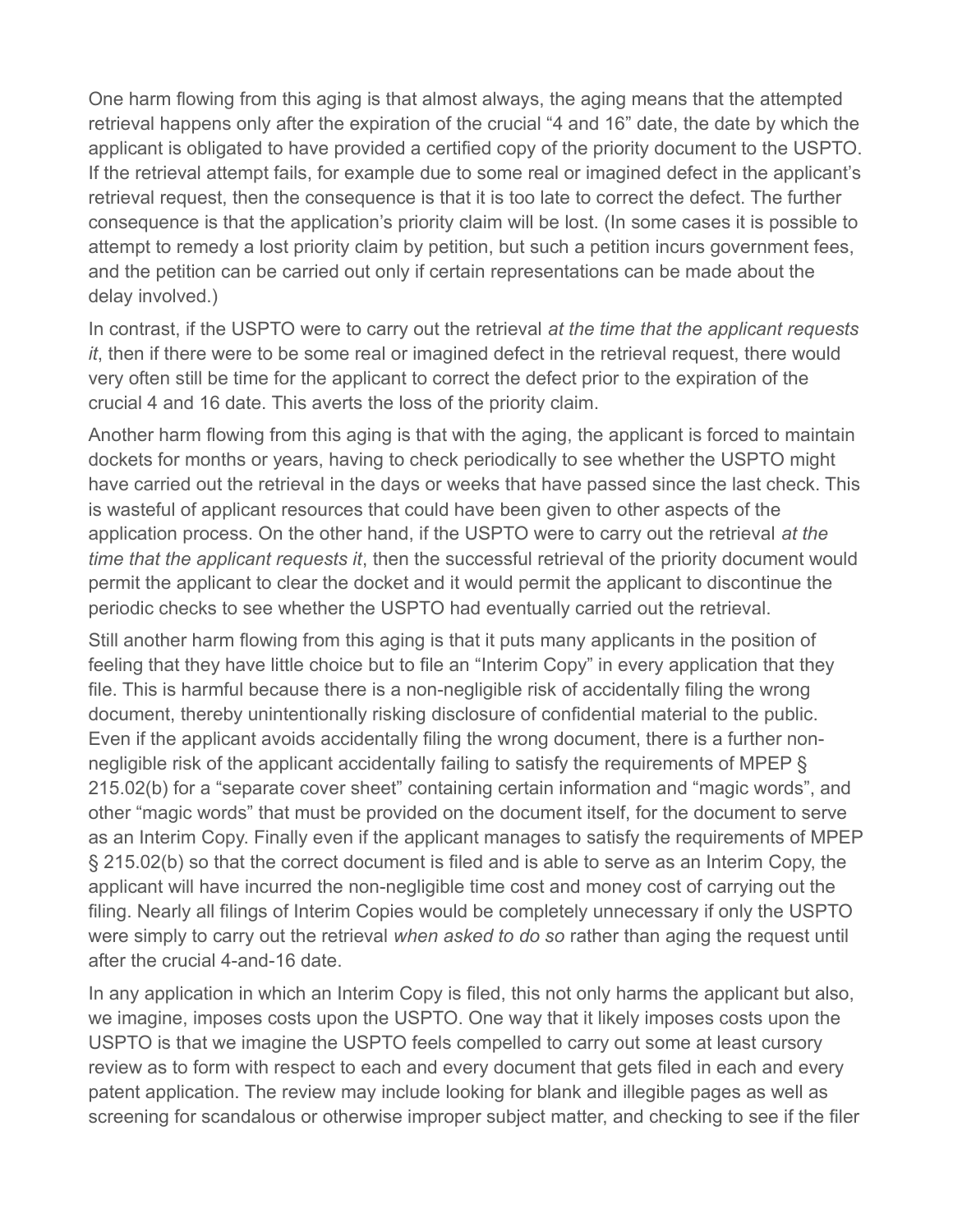has filed a credit card payment form. In any case where the USPTO relieves the applicant of the need to file an Interim Copy, this likewise relieves the Office of the need to review that Interim Copy as to form.

Patent Examiners are required to review each of the certified copies and Interim Copies as part of the examination process, to determine whether or not Box 4 or Box 12 should be checked as an acknowledgment of the provision of a certified copy of a priority document. In any case where the USPTO relieves the applicant of the need to file an Interim Copy, this likewise relieves the Examiner of the need to review that Interim Copy for purposes of Box 4 or Box 12. In any case where the applicant inadvertently files an Interim Copy that is a copy of the wrong document, this makes a lot of work for the Examiner who must then insert and complete a number of form paragraphs in an Office Action, communicating the mistake to the applicant. If on the other hand the USPTO retrieves the electronic certified copy *when asked to do so,* then the applicant need not file the Interim Copy at all, and thus there is not the risk of the wrong document being filed as an Interim Copy, and there is not the risk of the Examiner having to spend time and energy reacting to the wrong document having been filed as an Interim Copy.

In the interest of brevity the undersigned practitioners have not attempted to enumerate all of the ways that USPTO's present practice of intentionally aging retrieval attempts until after the 4-and-16 date cause harm to applicants. Many other harms to applicants also flow from USPTO's present practice in this regard.

**Discontinue the PDX system.** At the present time, the DAS system is used for all electronic priority document retrievals, with the sole exception of retrievals from the European Patent Office. As for retrievals from the EPO, the USPTO continues the use of a legacy system called PDX. The PDX system has no troubleshooting capabilities available to the applicant. In contrast, the DAS system provides many ways that an applicant can troubleshoot in the event that there is some difficulty with an attempted retrieval of a priority document. The PDX system offers no way for the applicant to independently confirm that any particular document is actually available to the USPTO. In contrast, the DAS system permits the applicant to obtain a Certificate of Availability for any particular document, that provides an assurance that the particular document is actually available to the USPTO. The PDX system offers no way for the applicant to monitor the retrieval process. In contrast, with DAS, the applicant is able to set up an "alert" that will let the applicant know if an Office has successfully retrieved a document from DAS.

Both the USPTO and the EPO already belong to the DAS system, as Depositing Offices and as Accessing Offices. If only the PDX system were to be discontinued, then USPTO and EPO would be able seamlessly to transition to the use of the DAS system for their priority document exchanges. This would greatly benefit applicants.

The signers of this letter imagine that USPTO itself would benefit from this change. At present, USPTO must provide money and staff and physical resources to support two exchange systems (PDX and DAS). Were USPTO to discontinue PDX, it is contemplated that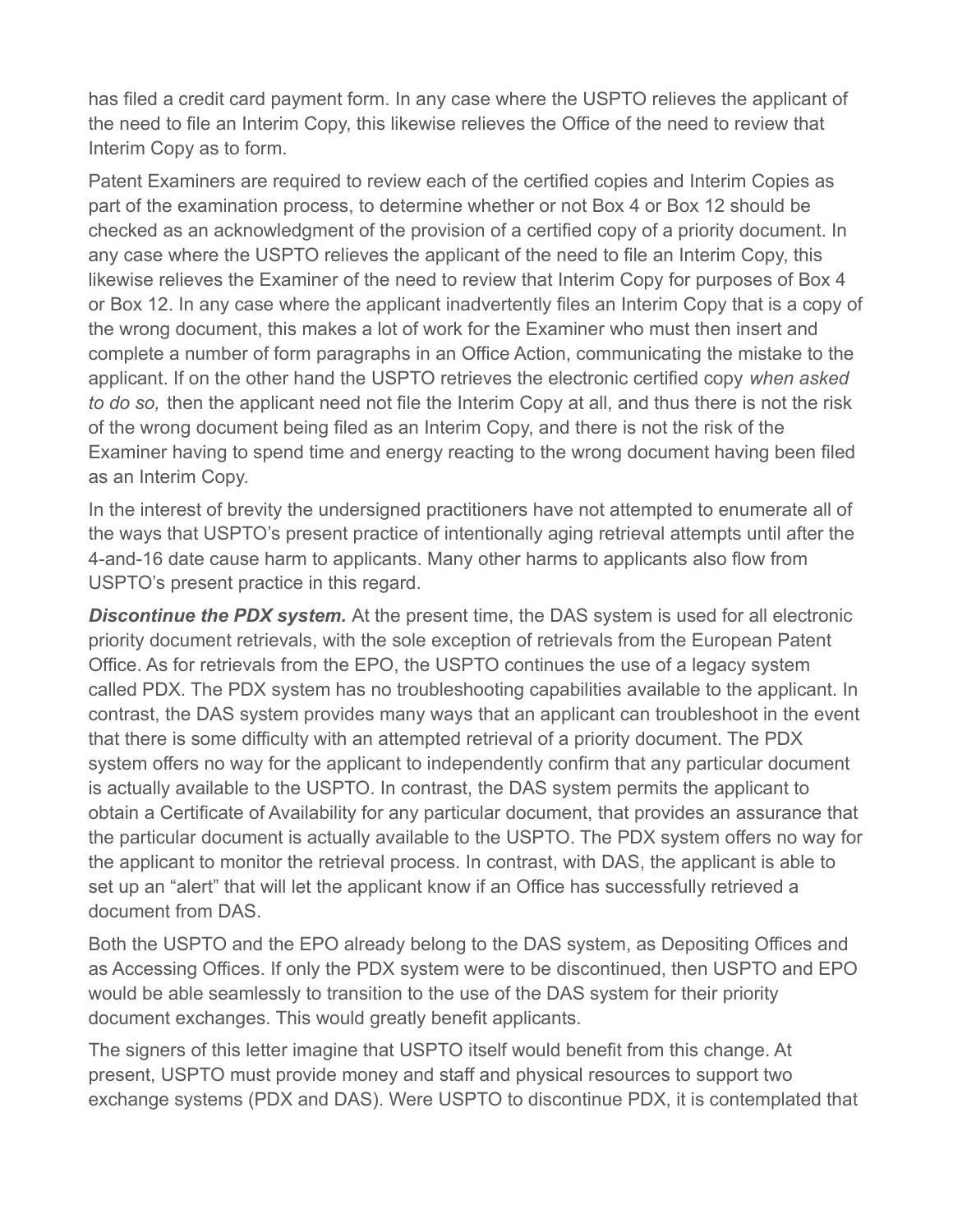USPTO could save the money and staff and physical resources previously expended on the PDX system.

*Reformat Form PTO/SB/38.* It seems to the undersigned that Form PTO/SB/38 is extremely poorly designed. The boxes where an applicant is supposed to enter the important information (application number, DAS access code, filing date, Office of first filing) are very small, and this means that the applicant is forced to use a very small font. The USPTO e-filing system then degrades the image quality of all e-filed papers. The practical result is that it is very hard to read the important information on Form PTO/SB/38. This leads for example to failed retrieval attempts from the DAS system due to unreadable DAS access codes. It is suggested that the boxes for the important information be made bigger.

**Become a Depositing Office with respect to RO/US.** The international patent system under the Paris Convention offers the opportunity for an applicant to claim priority from an international patent application (PCT patent application). Most patent offices around the world have chosen to become Depositing Offices in the DAS system with respect to PCT applications filed in their Receiving Offices, including the patent offices of Australia, Brazil, Chile, China, Denmark, Finland, Georgia, India, Israel, Morocco, Netherlands, Norway, Spain, and Sweden. In addition, the European Patent Office, the Eurasian Patent Office, and the World Intellectual Property Office have chosen to become Depositing Offices in the DAS system with respect to PCT applications filed in their Receiving Offices, bringing the total to seventeen Offices at the present time. Conspicuous by its absence on this list is the United States Patent and Trademark Office. It is requested that the USPTO become a Depositing Office in the DAS system with respect to PCT applications filed in RO/US.

In summary, the undersigned patent practitioners ask that the USPTO discontinue its present practice of actively aging PDX and DAS retrieval requests. We ask instead that going forward, the USPTO retrieve priority documents from PDX and DAS *at the time that the applicant requests such retrieval*. We also ask that USPTO *discontinue the PDX system*, so that going forward, priority document retrieval from the EPO can take place through the DAS system. We suggest that Form PTO/SB/38 be reformatted so that the boxes for the important information (application number, DAS access code, filing date, Office of first filing) be large enough to permit text to be entered in a font that is easily read by the human eye even after the form has been degraded in the e-filing process. Finally, we ask that USPTO *become a Depositing Office* with respect to international patent applications (PCT applications) that have been filed at the RO/US (the receiving office of the USPTO).

We thank you for your consideration and cooperation.

Respectfully,

Leonard Agneta, Patent Alloy LLC Andrew Berks, Ostrolenk Faber LLP Robert A, Blaha, Smith Tempel Blaha LLC